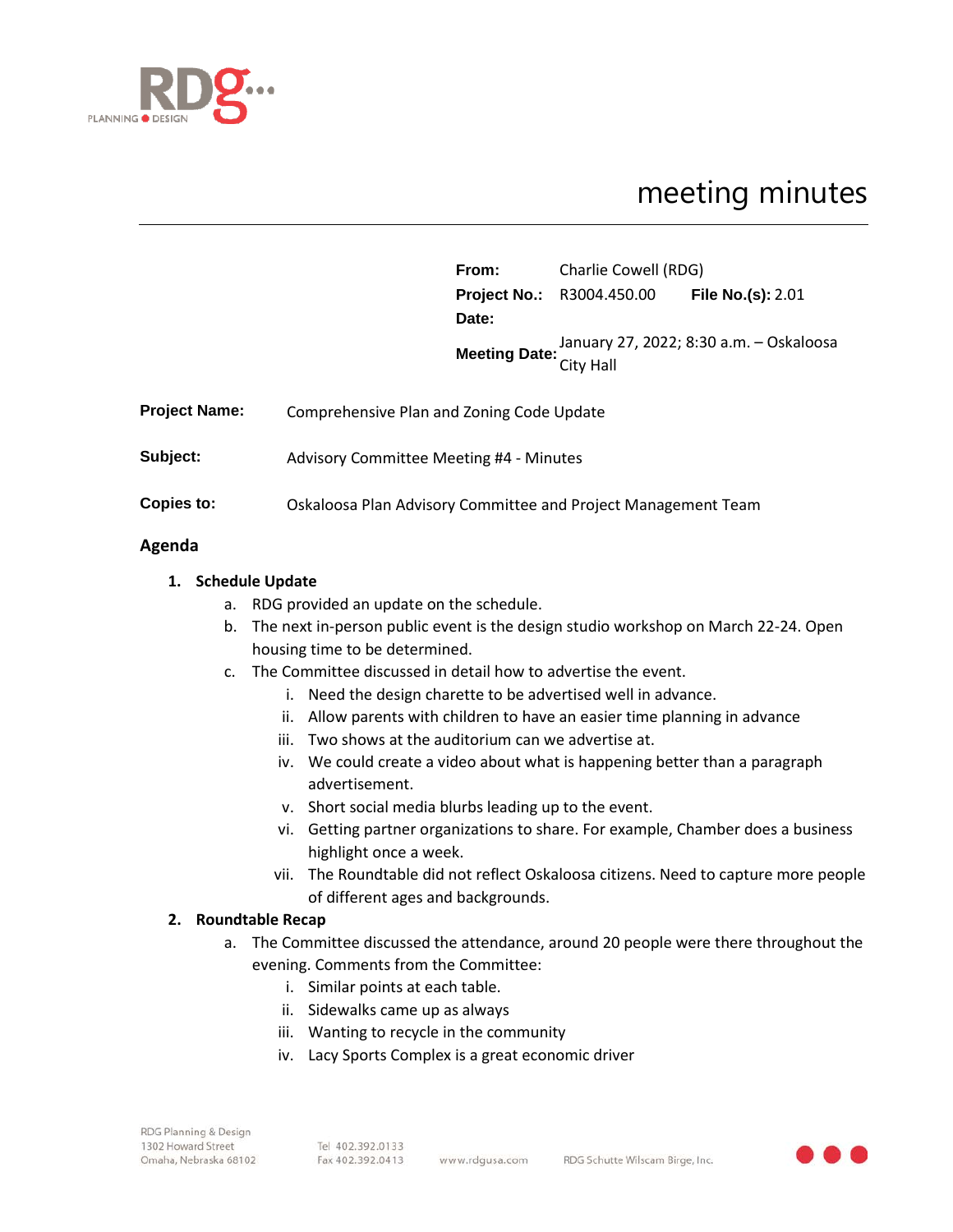- v. Same people doing everything in the community
- vi. PR gap about what we have in the community
- vii. Does downtown need more social things
- viii. The biggest hurdle to having later hours is that after work, workers just go home
- ix. What are some quick "wins" to get people excited about the plan and Osky? Lights on the square has proven successful from a programming standpoint.

#### **3. Land Use Analysis**

- a. RDG detailed preliminary population and land use forecasts. Based on past growth and potential future trends, RDG discussed using a 0.50%-0.75% annual population growth rate through 2040. The 2000 plan used a 1.5% annual growth rate.
- b. The preliminary forecasts translate to about 31 housing units needed annually. The Committee discussed how these units should be split between different price points and housing types. The forecast number seems about right given past market studies.

### **4. Emerging Development Principles**

a. The Committee discussed many of the emerging themes that will form the plan. RDG indicated the development principles are a work in progress and asked the Committee to review them after the meeting.

### **5. Next Steps**

a. The next Committee meeting is February 24, 2022, at 8:30 a.m. RDG indicated this will be an interactive meeting to begin mapping where certain land uses should go in the future. Therefore, attendance is important to kick off the future land use process.

# **Attendance**

| x | Brant Bollman, FACE, Optimists |
|---|--------------------------------|
| x | Joe Caligiuri, City Council    |
|   | Maria DeStefano, Clow Valve    |
| x | Tom Flaherty, Mahaska County   |
|   | Jim Hansen, Musco Lighting     |
| x | Katie Johnston, Business Owner |
|   | Cody Landgrebe, BOA            |
| x | Andy McGuire, Chamber          |